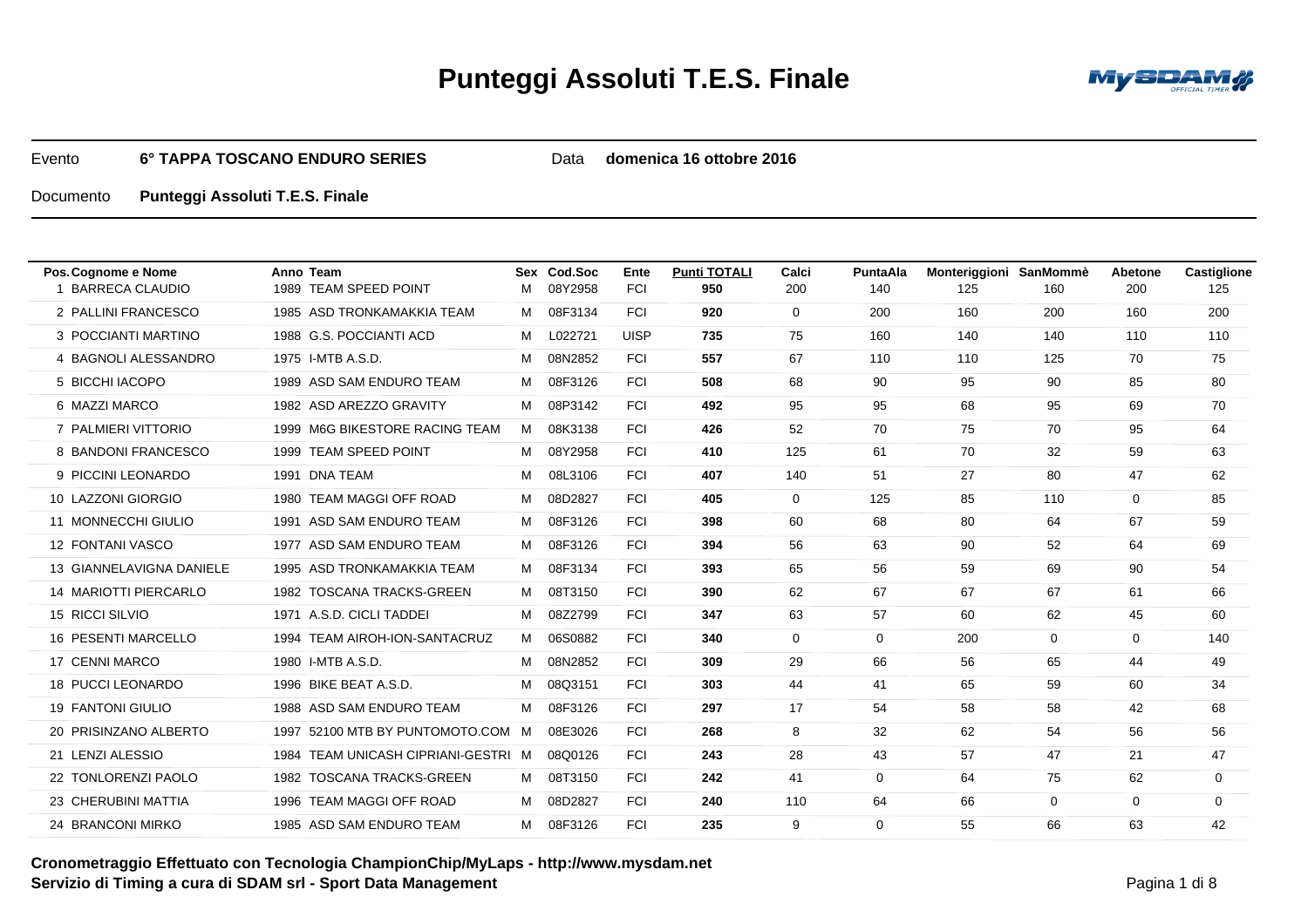## Data **domenica 16 ottobre 2016**

| Pos. Cognome e Nome         | Anno Team                        |   | Sex Cod.Soc | Ente        | <b>Punti TOTALI</b> | Calci          | PuntaAla    | Monteriggioni SanMommè |              | <b>Abetone</b> | Castiglione |
|-----------------------------|----------------------------------|---|-------------|-------------|---------------------|----------------|-------------|------------------------|--------------|----------------|-------------|
| 25 GRAZI DAVID              | 1972 ASD AREZZO GRAVITY          | м | 08P3142     | <b>FCI</b>  | 234                 | 40             | 52          | 46                     | 61           | 0              | 35          |
| 26 GALLI FRANCESCO          | 1993 A.S.D. BIKE STORE MTB CAFE  | M | 08P3101     | <b>FCI</b>  | 234                 | 49             | 65          | 63                     | $\mathbf 0$  | $\mathbf 0$    | 57          |
| 27 PAPAVERI FRANCESCO       | 1989 52100 MTB BY PUNTOMOTO.COM  | M | 08E3026     | <b>FCI</b>  | 232                 | 70             | 62          | 45                     | 55           | $\mathbf 0$    | $\mathbf 0$ |
| 28 PIRAZZOLI ANDREA         | 1988 TEAM CINGOLANI TREK         |   | M 07M1831   | <b>FCI</b>  | 220                 | $\mathbf 0$    | $\mathbf 0$ | $\Omega$               | $\mathbf 0$  | 125            | 95          |
| 29 BENASSI DIEGO            | 1992 ABETONE GRAVITY TEAM A.S.D. | M | 08W3149     | <b>FCI</b>  | 209                 | $\mathbf 0$    | $\mathbf 0$ | 69                     | $\mathbf 0$  | 140            | $\mathbf 0$ |
| 30 TANI MARCO               | 1976 ASD GUMASIO                 | M | L106173     | <b>UISP</b> | 204                 | $\mathbf 0$    | $\Omega$    | 50                     | 63           | 39             | 52          |
| 31 FERRETTI ALBERTO         | 1981 IL MAIALETTO A.S.D.         | M | L080812     | <b>UISP</b> | 203                 | 22             | 38          | 0                      | 49           | 41             | 53          |
| 32 POCCIANTI MARCO          | 1982 G.S. POCCIANTI ACD          | м | L022721     | <b>UISP</b> | 200                 | $\mathbf 0$    | 59          | 39                     | 0            | 54             | 48          |
| 33 BENASSI DANIELE          | 1971 ABETONE GRAVITY TEAM A.S.D. | M | 08W3149     | <b>FCI</b>  | 180                 | 46             | $\mathbf 0$ | 51                     | 0            | 57             | 26          |
| 34 FALSINI FABIO            | 1984 GRAVITY TEAM FRANCY         | м | 08F1511     | <b>FCI</b>  | 178                 | $\mathbf 0$    | 75          | 28                     | $\mathbf 0$  | 46             | 29          |
| 35 PAOLI FILIPPO            | 1990 ASD TRONKAMAKKIA TEAM       | M | 08F3134     | <b>FCI</b>  | 177                 | $\overline{7}$ | 37          | 49                     | 53           | $\mathbf{1}$   | 30          |
| 36 BONARDI NICOLO           | 1996 MANGUSTA BIKE TEAM          | м | 07Z1564     | <b>FCI</b>  | 175                 | $\mathbf 0$    | $\mathbf 0$ | 0                      | 85           | $\Omega$       | 90          |
| 37 LANDUCCI ENRICO          | 1980 TSI FREE BIKE A.S.D.        | м | 08D3132     | <b>FCI</b>  | 171                 | $\mathbf 0$    | 20          | 20                     | 57           | 33             | 41          |
| 38 GASSANI ALESSANDRO       | 1975 TOSCANA TRACKS-GREEN        | M | 08T3150     | <b>FCI</b>  | 169                 | 26             | 33          | $\Omega$               | 40           | 27             | 43          |
| 39 VANNUCCI LEONARDO        | 1973 ABETONE GRAVITY TEAM A.S.D. | M | 08W3149     | <b>FCI</b>  | 169                 | 61             | $\mathbf 0$ | 52                     | 56           | 0              | 0           |
| 40 YEOMANS DANIEL           | 1986 BIKE BEAT ASD               | м | 08Q3151     | UCI         | 160                 | 160            | $\mathbf 0$ | $\mathbf 0$            | $\mathbf 0$  | $\mathbf 0$    | 0           |
| 41 ZANCHI BRUNO             | 1973 TEAM AIROH-ION-SANTACRUZ    | M | 06S0882     | <b>FCI</b>  | 160                 | $\Omega$       | $\Omega$    | $\Omega$               | $\mathbf 0$  | $\Omega$       | 160         |
| 42 LUCCHESI GIAN LORENZO    | 1990 ABETONE GRAVITY TEAM A.S.D. | M | 08W3149     | <b>FCI</b>  | 159                 | 90             | 69          | $\mathbf 0$            | $\mathbf 0$  | $\mathbf 0$    | 0           |
| 43 PALLONI NICCOLO'         | 1988 VAIANO AUTOFAN FONDRIEST    | М | 08L2715     | <b>FCI</b>  | 155                 | 34             | 47          | 47                     | 27           | $\mathbf 0$    | 0           |
| 44 BACCI RAFFAELE           | 1992 TEAM SPEED POINT            | м | 08Y2958     | <b>FCI</b>  | 154                 | 0              | $\mathbf 0$ | 0                      | 36           | 53             | 65          |
| 45 CHIRI STEFANO            | 1989 A.S.D. SIX INCH             | M | 11U3050     | <b>FCI</b>  | 144                 | 59             | 85          | $\mathbf 0$            | $\mathbf 0$  | $\Omega$       | $\mathbf 0$ |
| <b>46 FOLLONI MATTEO</b>    | 1988 TOSCANA TRACKS-GREEN        | м | 08T3150     | <b>FCI</b>  | 144                 | 38             | $\mathbf 0$ | $\Omega$               | 35           | 32             | 39          |
| 47 ROSSI STEFANO            | 1995 TEAM SPEED POINT            | м | 08Y2958     | <b>FCI</b>  | 143                 | $\mathbf 0$    | $\mathbf 0$ | 35                     | 0            | 50             | 58          |
| <b>48 GUSCELLI TORQUATO</b> | 1991 FIRENZEFREERIDE ASD         | М | 08L3064     | <b>FCI</b>  | 142                 | 37             | $\mathbf 0$ | 54                     | $\mathbf{0}$ | 51             | $\mathbf 0$ |
| 49 NARDINI GRAZIANO         | 1983 TOSCANA TRACKS-GREEN        | м | 08T3150     | <b>FCI</b>  | 140                 | 33             | 46          | 0                      | 39           | 22             | 0           |
| 50 SALTO BENEDETTO          | 1991 TEAM SPEED POINT            | м | 08Y2958     | <b>FCI</b>  | 137                 | 24             | 35          | 24                     | 43           | 0              | 11          |
| 51 BELLUOMINI ANDREA        | 1973 M6G BIKESTORE RACING TEAM   | M | 08K3138     | <b>FCI</b>  | 135                 | 0              | $\mathbf 0$ | 61                     | $\mathbf 0$  | $\overline{7}$ | 67          |
| 52 VANNUCCI LORENZO         | 1978 ABETONE GRAVITY TEAM A.S.D. |   | M 08W3149   | <b>FCI</b>  | 133                 | $\mathbf 0$    | $\Omega$    | $\Omega$               | 68           | 65             | $\mathbf 0$ |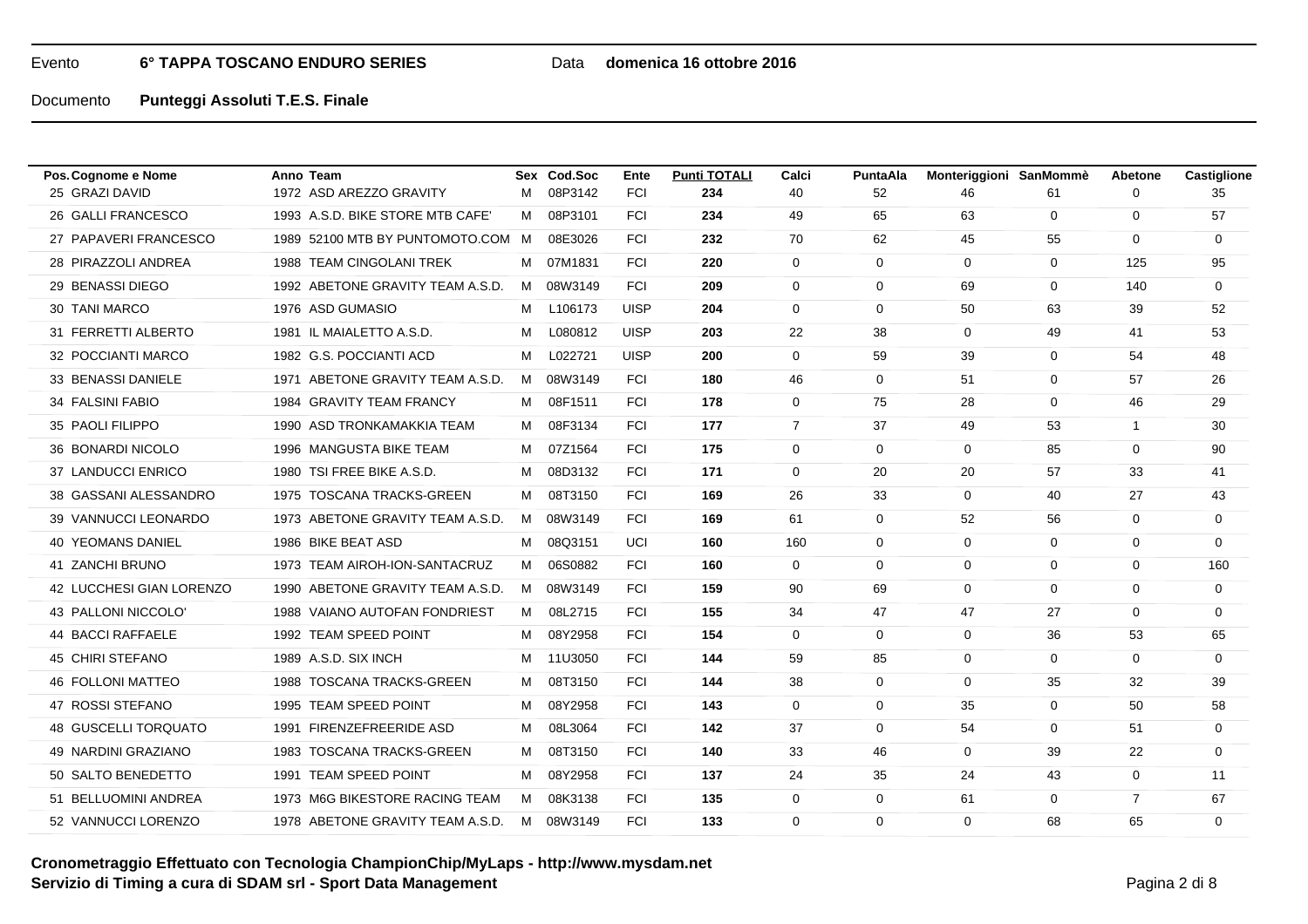## Data **domenica 16 ottobre 2016**

| Pos. Cognome e Nome       | Anno Team                         |   | Sex Cod.Soc | Ente        | <b>Punti TOTALI</b> | Calci       | <b>PuntaAla</b> | Monteriggioni SanMommè |             | Abetone     | Castiglione |
|---------------------------|-----------------------------------|---|-------------|-------------|---------------------|-------------|-----------------|------------------------|-------------|-------------|-------------|
| 53 SANDRONI LUCA          | 1995 TEAM SPEED POINT             | м | 08Y2958     | <b>FCI</b>  | 132                 | 36          | 5               | 13                     | 41          | 0           | 37          |
| 54 GALLI ROLANDO          | 1964 ABETONE GRAVITY TEAM A.S.D.  |   | M 08W3149   | <b>FCI</b>  | 132                 | $\mathbf 0$ | $\mathbf 0$     | $\mathbf 0$            | 42          | 66          | 24          |
| 55 CIUCCI FEDERICO        | 1990 G.S. FRATRES FILECCHIO       | M | L121217     | <b>UISP</b> | 132                 | $\mathbf 0$ | 49              | 23                     | 60          | 0           | $\mathbf 0$ |
| 56 VENTURINI MARIO        | 1988 TOSCANA TRACKS-GREEN         | M | 08T3150     | <b>FCI</b>  | 126                 | $\mathbf 0$ | 24              | $\Omega$               | 17          | 35          | 50          |
| 57 CARRARI ALESSIO        | 1991 ASD TRONKAMAKKIA TEAM        | м | 08F3134     | <b>FCI</b>  | 124                 | $\mathbf 0$ | 80              | 44                     | $\mathbf 0$ | $\mathbf 0$ | $\mathbf 0$ |
| 58 SEMOLINI MARCELLO      | 1996 52100 MTB BY PUNTOMOTO.COM   | M | 08E3026     | <b>FCI</b>  | 122                 | 69          | $\mathbf 0$     | 53                     | 0           | 0           | 0           |
| 59 MUZZI MIRKO            | 1985 BIKE BEAT A.S.D.             | м | 08Q3151     | <b>FCI</b>  | 122                 | $\mathbf 0$ | $\mathbf 0$     | 40                     | $\mathbf 0$ | 38          | 44          |
| 60 CHINUCCI PIETRO        | 1984 A.S.D. BICIDAMONTAGNA.COM    |   | M 11Y3058   | <b>FCI</b>  | 111                 | 66          | $\Omega$        | $\Omega$               | $\mathbf 0$ | $\Omega$    | 45          |
| 61 BANI ALESSANDRO        | 1990 TEAM SPEED POINT             | M | 08Y2958     | <b>FCI</b>  | 107                 | 57          | $\mathbf 0$     | 0                      | 50          | 0           | 0           |
| 62 BRANCHI ANTONIO        | 1982 ASD AREZZO GRAVITY           | М | 08P3142     | <b>FCI</b>  | 102                 | $\mathbf 0$ | 40              | 6                      | 33          | $\mathbf 0$ | 23          |
| 63 GORI FABIO             | 1982 ASD POL. SANGIULIANESE       | M | L070220     | <b>UISP</b> | 97                  | $\mathbf 0$ | 42              | 41                     | $\mathbf 0$ | $\Omega$    | 14          |
| 64 GRANDI GUGLIELMO       | 1995 I-MTB A.S.D.                 | м | 08N2852     | <b>FCI</b>  | 91                  | $\mathbf 0$ | $\mathbf 0$     | 11                     | 44          | $\mathbf 0$ | 36          |
| 65 VERNIANI SIMONE        | 1975 I-MTB A.S.D.                 | м | 08N2852     | <b>FCI</b>  | 90                  | $\mathbf 0$ | 39              | 0                      | 0           | $\Omega$    | 51          |
| 66 STOROZUK ALEKSANDER    | 1989 VAIANO AUTOFAN FONDRIEST     | M | 08L2715     | <b>FCI</b>  | 86                  | $\mathbf 0$ | $\mathbf 0$     | 38                     | 48          | 0           | 0           |
| 67 RAFFAELLI NICOLA       | 1967 BIKE BEAT A.S.D.             | M | 08Q3151     | <b>FCI</b>  | 85                  | 27          | $\overline{7}$  | 0                      | 51          | $\mathbf 0$ | 0           |
| 68 CARISSIMI DAVIDE       | 1985 REMO TEAM                    | м | 06P1349     | <b>FCI</b>  | 85                  | 85          | $\mathbf 0$     | 0                      | $\mathbf 0$ | 0           | 0           |
| 69 GIANNINI SIMONE        | <b>1990 HUTR</b>                  | м | 08R3053     | <b>FCI</b>  | 82                  | 48          | $\mathbf 0$     | $\mathbf 0$            | 0           | 34          | $\mathbf 0$ |
| 70 CECCHETTI MATTEO       | 1992 TEAM JOLLY BIKE              |   | M 08Q3052   | <b>FCI</b>  | 81                  | $\mathbf 0$ | $\Omega$        | $\Omega$               | $\mathbf 0$ | 43          | 38          |
| 71 VENTURI NADIR          | 1997 A.S.D. GREEN DEVILS TEAM     | М | 000         | <b>FCI</b>  | 80                  | $\mathbf 0$ | $\mathbf 0$     | $\mathbf 0$            | $\mathbf 0$ | 80          | $\mathbf 0$ |
| 72 DI RENZO FABIO         | <b>1994 UNION</b>                 | M | 12D1185     | <b>FCI</b>  | 80                  | 80          | $\Omega$        | $\Omega$               | 0           | $\Omega$    | 0           |
| 73 PARENZI MASSIMO        | 1970 TEAM JOLLY BIKE              | M | 08Q3052     | <b>FCI</b>  | 80                  | $\mathbf 0$ | 55              | $\Omega$               | 25          | $\Omega$    | $\mathbf 0$ |
| 74 NAPOLITANO ALESSANDRO  | 1980 ASD POL. SANGIULIANESE       | м | L070220     | <b>UISP</b> | 80                  | $\mathbf 0$ | 48              | 32                     | $\mathbf 0$ | $\mathbf 0$ | 0           |
| 75 RUSCELLAI ANDREA       | 1988 ABETONE GRAVITY TEAM A.S.D.  |   | M 08W3149   | <b>FCI</b>  | 76                  | 39          | $\mathbf 0$     | 0                      | 0           | 37          | 0           |
| 76 MONTANARI CRISTIAN     | 1988 BAD SKULL                    | м | 07X1841     | <b>FCI</b>  | 75                  | $\mathbf 0$ | $\mathbf 0$     | $\mathbf 0$            | $\mathbf 0$ | 75          | $\mathbf 0$ |
| 77 RINALDI FRANCESCO      | 1981 ASD AREZZO GRAVITY           | M | 08P3142     | <b>FCI</b>  | 75                  | 45          | $\Omega$        | 30                     | 0           | $\Omega$    | 0           |
| 78 FEDERICI LUCA          | 1978 A.S.D. CICLI TADDEI          | м | 08Z2799     | <b>FCI</b>  | 73                  | 15          | 23              | 0                      | 20          | 15          | 0           |
| 79 TONTI MATTEO           | 1984 TSI FREE BIKE A.S.D.         | М | 08D3132     | <b>FCI</b>  | 72                  | $\mathbf 0$ | 17              | $\mathbf 0$            | $\mathbf 0$ | 23          | 32          |
| <b>80 PATRUSSI ANDREA</b> | 1998 52100 MTB BY PUNTOMOTO.COM M |   | 08E3026     | <b>FCI</b>  | 71                  | $\mathbf 0$ | 31              | $\Omega$               | 0           | $\Omega$    | 40          |
|                           |                                   |   |             |             |                     |             |                 |                        |             |             |             |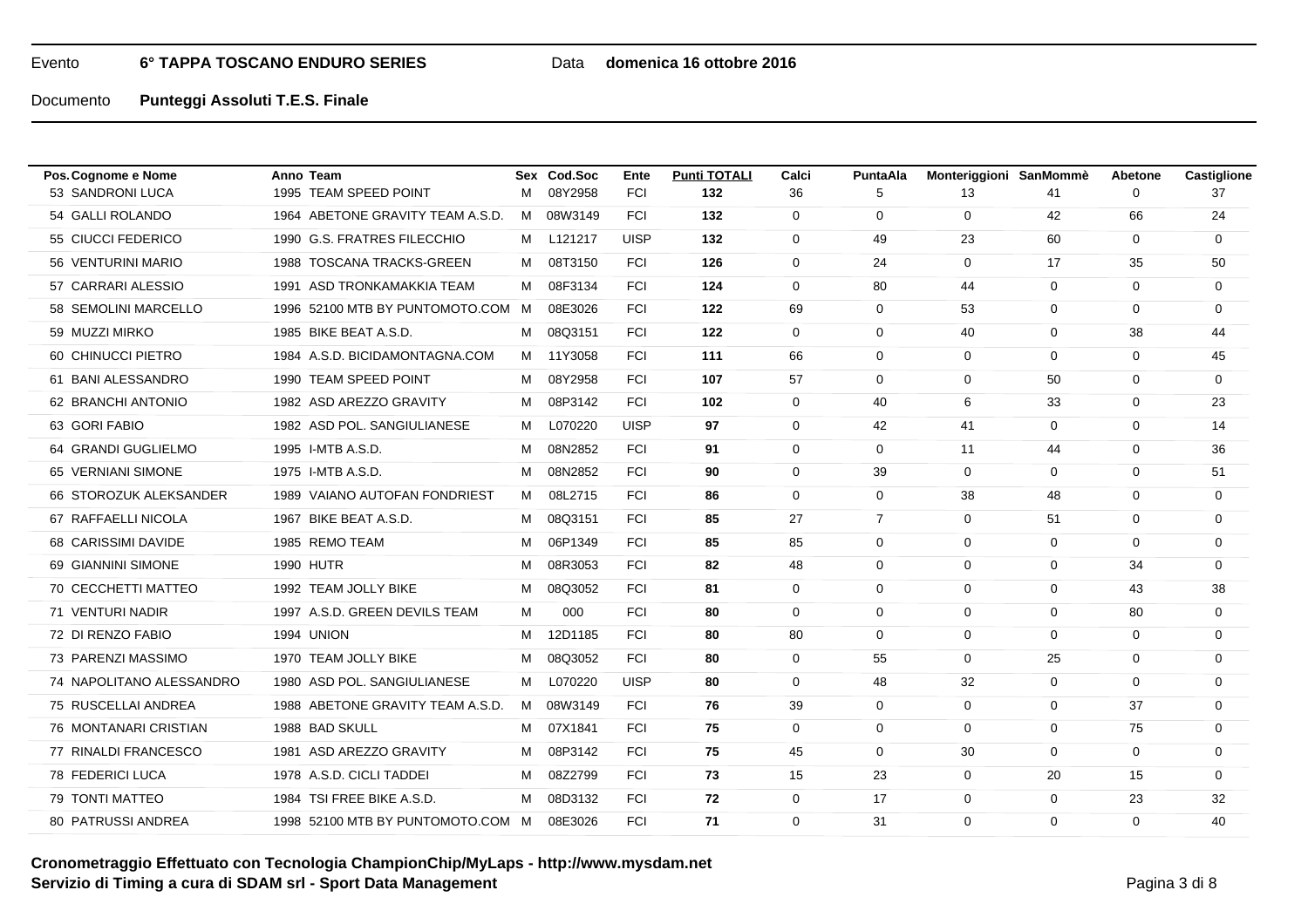## Data **domenica 16 ottobre 2016**

| Pos. Cognome e Nome           | Anno Team                         |   | Sex Cod.Soc | Ente        | <b>Punti TOTALI</b> | Calci          | PuntaAla    | Monteriggioni SanMommè |                | Abetone     | Castiglione |
|-------------------------------|-----------------------------------|---|-------------|-------------|---------------------|----------------|-------------|------------------------|----------------|-------------|-------------|
| 81 BUCCIANTINI FRANCESCO      | 1975 FIRENZEFREERIDE ASD          | M | 08L3064     | <b>FCI</b>  | 70                  | 16             | 45          | 0                      | 0              | 9           |             |
| 82 SANTINI LUCA               | 1971 ASD GUMASIO                  | м | L106173     | <b>UISP</b> | 69                  | $\overline{2}$ | $\mathbf 0$ | $\mathbf 0$            | 31             | 36          | 0           |
| 83 PALMERINI WANIER           | 1977 TOSCANA TRACKS-GREEN         | M | 08T3150     | <b>FCI</b>  | 68                  | 0              | $\Omega$    | $\Omega$               | $\mathbf 0$    | 68          | 0           |
| 84 FUCCI FRANCESCO            | 1982 BIKE BEAT A.S.D.             | M | 08Q3151     | <b>FCI</b>  | 68                  | 0              | 13          | $12 \overline{ }$      | 23             | $\Omega$    | 20          |
| 85 BARBERI FRANCESCO          | 1996 ASD TRONKAMAKKIA TEAM        | М | 08F3134     | <b>FCI</b>  | 68                  | 42             | $\mathbf 0$ | 26                     | $\mathbf 0$    | $\mathbf 0$ | $\mathbf 0$ |
| <b>86 TURINI FEDERICO</b>     | 1983 52100 MTB BY PUNTOMOTO.COM M |   | 08E3026     | <b>FCI</b>  | 67                  | 0              | $\mathbf 0$ | 42                     | 0              | 0           | 25          |
| 87 SGUBBI ANDREA              | 1972 OSTERIA BIKE A.S.D           | M | H012137     | <b>UISP</b> | 67                  | 0              | $\mathbf 0$ | $\mathbf 0$            | 0              | 48          | 19          |
| 88 COCCHI ALBERTO             | 1982 TOSCANA TRACKS-GREEN         | M | 08T3150     | <b>FCI</b>  | 66                  | 0              | $\mathbf 0$ | $\Omega$               | $\mathbf 0$    | 20          | 46          |
| <b>89 PIERACCIONI TOMMASO</b> | 1990 TEAM SPEED POINT             | M | 08Y2958     | <b>FCI</b>  | 65                  | 19             | 8           | 31                     | $\overline{7}$ | $\mathbf 0$ | $\mathbf 0$ |
| 90 GUIDI ANTONIO              | 1989 TEAM SPEED POINT             | M | 08Y2958     | <b>FCI</b>  | 64                  | 0              | 36          | $\Omega$               | 0              | $\Omega$    | 28          |
| 91 ROSSI SIMONE               | 1983 ABETONE GRAVITY TEAM A.S.D.  | M | 08W3149     | <b>FCI</b>  | 64                  | 64             | $\mathbf 0$ | $\Omega$               | $\mathbf 0$    | $\mathbf 0$ | 0           |
| 92 PONSICCHI ROBERTO          | 1974 M6G BIKESTORE RACING TEAM    | M | 08K3138     | <b>FCI</b>  | 62                  | $\Omega$       | $\Omega$    | 17                     | 45             | $\Omega$    | 0           |
| 93 BELLOSI GIANFRANCO         | 1964 ASD GUMASIO                  | M | L106173     | <b>UISP</b> | 62                  | $\mathbf 0$    | $\mathbf 0$ | 25                     | 22             | $\mathbf 0$ | 15          |
| 94 MANCUSO ANDREA             | 1975 ASD SAM ENDURO TEAM          | M | 08F3126     | <b>FCI</b>  | 61                  | 0              | $\Omega$    | 3                      | 28             | 13          | 17          |
| 95 LUNGHERINI MICHELE         | 1976 TEAM ENDURANCE               | м | EMI-        | ASI         | 61                  | 0              | $\mathbf 0$ | $\Omega$               | $\mathbf 0$    | $\Omega$    | 61          |
| 96 STRACHAN JAMES             | 1979 BRITISH CYCLING RACE         | М | null        | UCI         | 60                  | 0              | 60          | $\mathbf 0$            | $\mathbf 0$    | $\mathbf 0$ | $\mathbf 0$ |
| 97 FORTESCHI LUCA             | 1979 ABETONE GRAVITY TEAM A.S.D.  | M | 08W3149     | <b>FCI</b>  | 59                  | 30             | $\Omega$    | $\Omega$               | 0              | 29          | 0           |
| 98 CECCHI MAICOL              | 1981 ABETONE GRAVITY TEAM A.S.D.  | M | 08W3149     | <b>FCI</b>  | 59                  | $\mathbf 0$    | $\mathbf 0$ | $\mathbf 0$            | 29             | 30          | 0           |
| 99 BUFFI MARCO                | 1986 FIRENZEFREERIDE ASD          | M | L023482     | <b>UISP</b> | 58                  | 14             | 44          | 0                      | $\mathbf 0$    | 0           | 0           |
| 100 DI NARDO EGIDIO           | 1987 A.S.D. AV BIKE RACING TEAM   | M | 07A1840     | <b>FCI</b>  | 58                  | 0              | 58          | $\mathbf 0$            | 0              | $\mathbf 0$ | 0           |
| 101 BORBICONI MARCO           | 1992 S. MARINO - AS GRAVITY TEAM  | M | 1013        | UCI         | 58                  | 0              | $\Omega$    | $\Omega$               | $\mathbf 0$    | 58          | 0           |
| 102 MAZZONI GIA PAOLO         | 1962 TEAM SCOUT/NUKEPROOF         | М | 02T2399     | <b>FCI</b>  | 58                  | 58             | $\mathbf 0$ | $\mathbf 0$            | $\mathbf 0$    | $\mathbf 0$ | 0           |
| 103 DEL CHIARO EDOARDO        | 1997 TEAM JOLLY BIKE              | M | 08Q3052     | <b>FCI</b>  | 57                  | $\mathbf 0$    | $\Omega$    | $\Omega$               | 0              | 26          | 31          |
| 104 RISALITI ALESSANDRO       | 1991   NANI SVIZZERI VALLERIANA   | M | L081334     | <b>UISP</b> | 56                  | 0              | 18          | $\Omega$               | 38             | $\Omega$    | $\mathbf 0$ |
| 105 GAMBINI FRANCESCO         | 1984 TEAM SPEED POINT             | M | 08Y2958     | <b>FCI</b>  | 55                  | 55             | $\mathbf 0$ | 0                      | $\mathbf 0$    | 0           | 0           |
| 106 GROSSINI SAMUELE          | 1975 RUOTA LIBERA TERNI           | м | 10Y0524     | <b>FCI</b>  | 55                  | 0              | $\mathbf 0$ | 0                      | 0              | $\Omega$    | 55          |
| 107 SVANOSIO LUIGI            | 1965 GIANGIS' TEAM FREE BIKE      | М | 02P1971     | <b>FCI</b>  | 55                  | 0              | $\mathbf 0$ | $\mathbf 0$            | 0              | 55          | $\mathbf 0$ |
| 108 FIGNA ALESSANDRO          | 1994 WUP BIKE A.S.D.              |   | M H035704   | <b>UISP</b> | 54                  | 54             | $\Omega$    | $\Omega$               | $\Omega$       | $\Omega$    | $\mathbf 0$ |
|                               |                                   |   |             |             |                     |                |             |                        |                |             |             |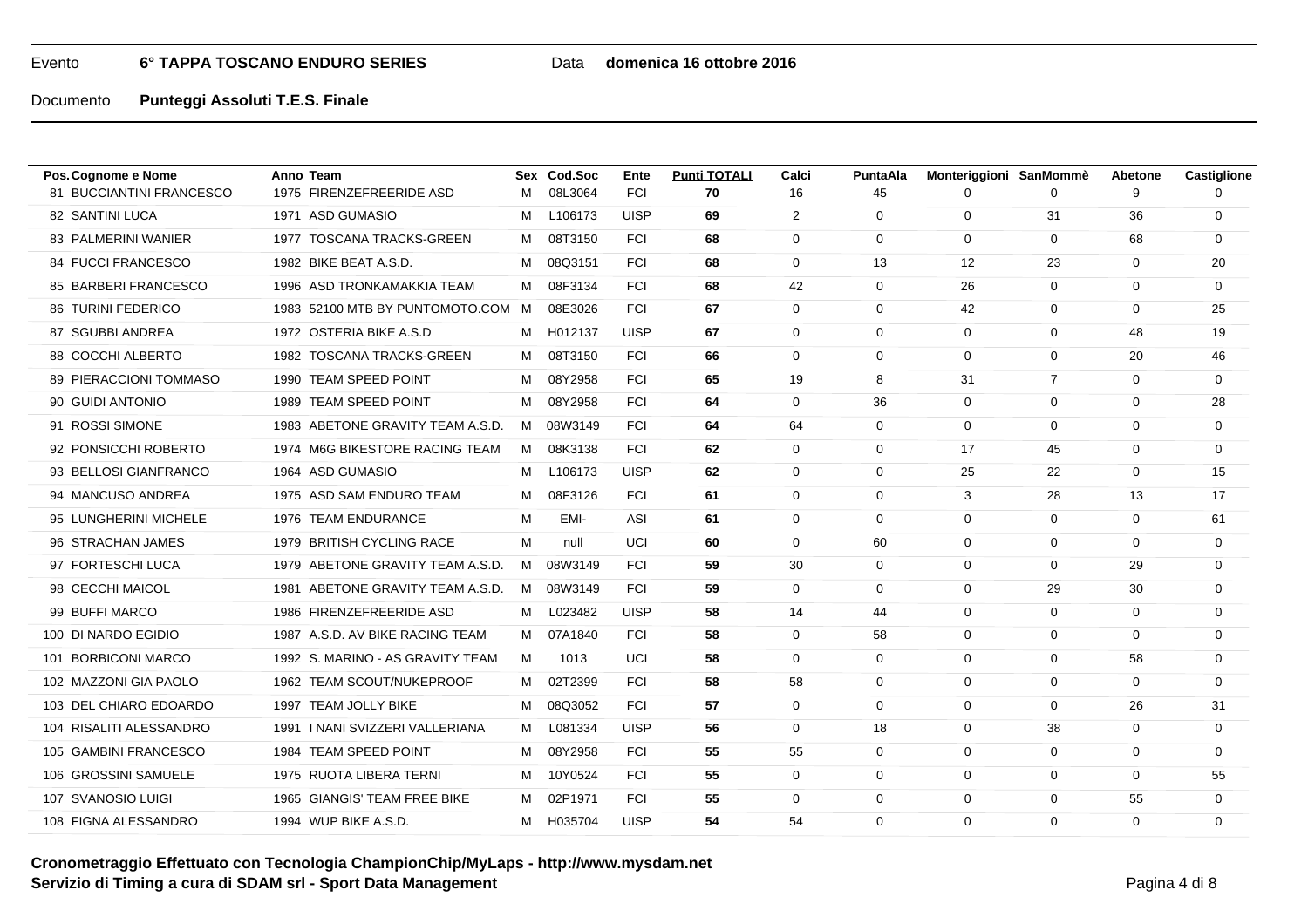## Data **domenica 16 ottobre 2016**

Documento**Punteggi Assoluti T.E.S. Finale**

| Pos. Cognome e Nome      | Anno Team                         |   | Sex Cod.Soc | Ente        | <b>Punti TOTALI</b> | Calci          | <b>PuntaAla</b> | Monteriggioni SanMommè |              | Abetone        | Castiglione |
|--------------------------|-----------------------------------|---|-------------|-------------|---------------------|----------------|-----------------|------------------------|--------------|----------------|-------------|
| 109 SALIETTI DANESI YURI | 1977   NANI SVIZZERI VALLERIANA   | M | L081334     | <b>UISP</b> | 53                  | 0              | 53              | 0                      | 0            | 0              |             |
| 110 WIDMANN GEORG        | 1988 A.B.C. EGNA NEUMARKT         | M | 21H0104     | <b>FCI</b>  | 53                  | 53             | $\mathbf 0$     | $\mathbf 0$            | 0            | $\mathbf 0$    | 0           |
| 111 FUSELLI SAMUELE      | 1996 A.S.D. BIKE STORE MTB CAFE'  | M | 08P3101     | <b>FCI</b>  | 53                  | 20             | $\mathbf 0$     | 0                      | 0            | 0              | 33          |
| 112 BERTOLUCCI MASSIMO   | 1970 ABETONE GRAVITY TEAM A.S.D.  |   | M 08W3149   | <b>FCI</b>  | 52                  | $\mathbf 0$    | $\Omega$        | $\Omega$               | $\mathbf 0$  | 52             | $\mathbf 0$ |
| 113 GAGGIOLI LEONARDO    | 1991 ASD CICLI FATATO             | M | 11M2430     | <b>FCI</b>  | 51                  | 51             | $\mathbf 0$     | $\mathbf 0$            | $\mathbf 0$  | $\mathbf 0$    | 0           |
| 114 BRUNO RAFFAELLO      | 1982 ASD GUMASIO                  | M | L106173     | <b>UISP</b> | 51                  | $\overline{4}$ | $\mathbf 0$     | $\mathbf{1}$           | 24           | $\Omega$       | 22          |
| 115 BAZZANI LUCA         | 1984 TEAM BLU BELGA               | м | 07V1839     | <b>FCI</b>  | 50                  | 50             | $\mathbf 0$     | $\Omega$               | $\mathbf{0}$ | $\Omega$       | $\mathbf 0$ |
| 116 BRUNDU DIMITRI       | 1983 CICLISSIMO BIKE TEAM         | M | 08D3124     | <b>FCI</b>  | 50                  | 13             | $\Omega$        | 37                     | $\mathbf 0$  | $\Omega$       | 0           |
| 117 ROSTICCI SIMONE      | 1972 MTB OPEN CLUB ASD            | M | L710298     | <b>UISP</b> | 50                  | 0              | 50              | 0                      | 0            | 0              | 0           |
| 118 VERGAMINI NICOLA     | 1971 TEAM SPEED POINT             | М | 08Y2958     | <b>FCI</b>  | 50                  | 25             | 25              | $\mathbf 0$            | 0            | $\mathbf 0$    | 0           |
| 119 BRACALI ALESSANDRO   | 1979 MTB MONTECATINI A.S.D.       | M | L080892     | <b>UISP</b> | 49                  | $\mathbf 0$    | $\Omega$        | $\Omega$               | 37           | 12             | 0           |
| 120 ZORTEA CARLO         | 1965 CMC CYCLING EXPERIENCE       | M | 03N3128     | <b>FCI</b>  | 49                  | 0              | $\mathbf 0$     | $\Omega$               | $\mathbf 0$  | 49             | 0           |
| 121 SALUCCI SAMUELE      | 1999 VALLERBIKE                   | M | 08Z2703     | <b>FCI</b>  | 48                  | 0              | $\mathbf 0$     | 48                     | $\mathbf 0$  | 0              | 0           |
| 122 SORELLI DAMIANO      | 1975 FIRENZEFREERIDE ASD          | М | 08L3064     | <b>FCI</b>  | 47                  | 0              | 3               | 36                     | $\mathbf 0$  | 8              | 0           |
| 123 PUCCI ANTONIO        | 1965 BIKE BEAT A.S.D.             | М | 08Q3151     | <b>FCI</b>  | 47                  | 0              | $\mathbf 0$     | 0                      | 19           | 28             | 0           |
| 124 MANTOVANI DANIELE    | 1987 A.S.D. BIKE STORE MTB CAFE'  | M | 08P3101     | <b>FCI</b>  | 47                  | 47             | $\mathbf 0$     | 0                      | $\mathbf 0$  | $\mathbf 0$    | 0           |
| 125 PARENTINI SAMUELE    | 1978 TSI FREE BIKE A.S.D.         | M | 08D3132     | <b>FCI</b>  | 46                  | $\mathbf 0$    | $\mathbf 0$     | $\mathbf 0$            | 46           | $\mathbf 0$    | 0           |
| 126 SANTORO GIANNI       | 1990 GRAVITY TEAM FRANCY          | M | 08F1511     | <b>FCI</b>  | 45                  | 0              | 30              | 15                     | $\mathbf 0$  | $\Omega$       | 0           |
| 127 VERACINI LUCA        | 1990 TEAM SPEED POINT             | м | 08Y2958     | <b>FCI</b>  | 43                  | 0              | $\mathbf 0$     | 43                     | 0            | $\mathbf 0$    | $\mathbf 0$ |
| 128 VANNUCCHI FEDERICO   | 1996 ABETONE GRAVITY TEAM A.S.D.  | M | 08W3149     | <b>FCI</b>  | 43                  | 43             | $\Omega$        | $\Omega$               | 0            | $\Omega$       | 0           |
| 129 VITALI MARCO         | 1999 ASD POLISPORTIVA BIKEFAN     |   | M 07D1776   | <b>FCI</b>  | 40                  | 0              | $\mathbf 0$     | $\Omega$               | $\mathbf 0$  | 40             | 0           |
| 130 GUIDONI RICCARDO     | 1979 ABETONE GRAVITY TEAM A.S.D.  | M | 08W3149     | <b>FCI</b>  | 39                  | 18             | $\mathbf 0$     | 21                     | $\mathbf 0$  | $\mathbf 0$    | 0           |
| 131 ROSADINI ANDREA      | 1979 ASD AREZZO GRAVITY           | M | 08P3142     | <b>FCI</b>  | 38                  | 0              | 10              | $\Omega$               | 26           | $\overline{2}$ | 0           |
| 132 CORTOPASSI MICHELE   | 1965 TOSCANA TRACKS-GREEN         | м | 08T3150     | <b>FCI</b>  | 35                  | $\mathbf 0$    | $\mathbf 0$     | $\Omega$               | 21           | 14             | $\mathbf 0$ |
| 133 LUCCHINI SIMONE      | 1992 ASD CICLI FATATO             | M | 11M2430     | <b>FCI</b>  | 35                  | 35             | $\Omega$        | $\Omega$               | 0            | $\Omega$       | 0           |
| 134 RIMONDO MATTEO       | 1984 TEAM SPEED POINT             | М | 08Y2958     | <b>FCI</b>  | 34                  | 0              | $\mathbf 0$     | 0                      | 34           | 0              | 0           |
| 135 PARENTI LORENZO      | 1966 G.S. POCCIANTI ACD           | м | L022721     | <b>UISP</b> | 34                  | 0              | 4               | $\mathbf 0$            | 30           | $\mathbf 0$    | 0           |
| 136 SCASSA MIRCO         | 1995 52100 MTB BY PUNTOMOTO.COM M |   | 08E3026     | <b>FCI</b>  | 34                  | $\Omega$       | $\Omega$        | 34                     | 0            | $\Omega$       | $\mathbf 0$ |

# **Cronometraggio Effettuato con Tecnologia ChampionChip/MyLaps - http://www.mysdam.netServizio di Timing a cura di SDAM srl - Sport Data Management**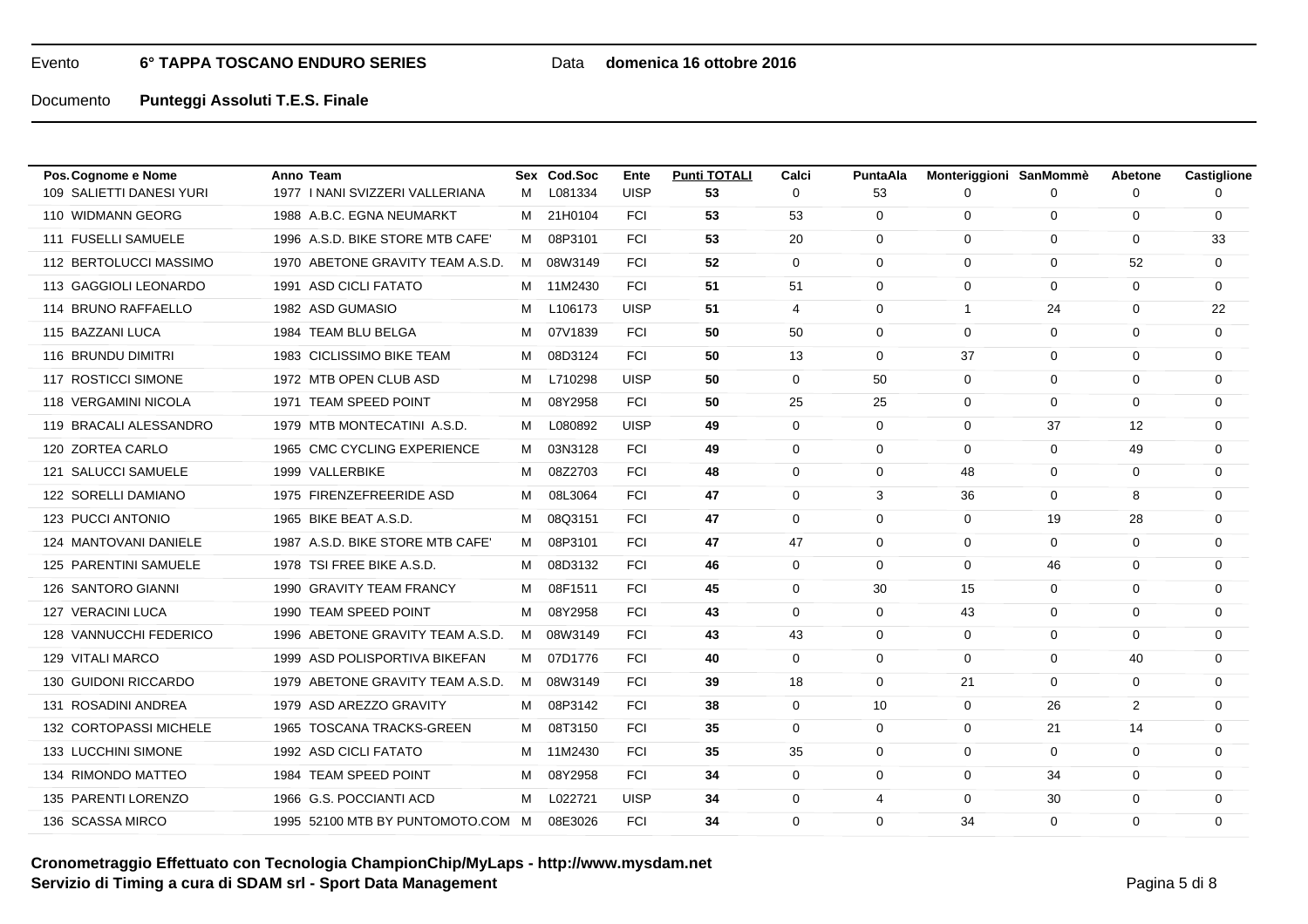## Data **domenica 16 ottobre 2016**

Documento**Punteggi Assoluti T.E.S. Finale**

| Pos. Cognome e Nome           | Anno Team                         |   | Sex Cod.Soc | Ente        | <b>Punti TOTALI</b> | Calci       | <b>PuntaAla</b> | Monteriggioni SanMommè |              | Abetone     | Castiglione |
|-------------------------------|-----------------------------------|---|-------------|-------------|---------------------|-------------|-----------------|------------------------|--------------|-------------|-------------|
| 137 PERUGINI GIACOMO          | 1982 CICLI NERI TEAM              | M | 07U1846     | <b>FCI</b>  | 34                  | 0           | 34              | 0                      | 0            | 0           |             |
| 138 BRUNI MAURIZIO            | 1983 M6G BIKESTORE RACING TEAM    | M | 08K3138     | <b>FCI</b>  | 33                  | 0           | $\mathbf 0$     | 33                     | 0            | $\mathbf 0$ | 0           |
| 139 CONGIU ROBERTO            | 1980 A.S.D. AVIS CICLISMO         | M | L410200     | <b>UISP</b> | 32                  | 32          | $\mathbf 0$     | 0                      | 0            | 0           | 0           |
| <b>140 COSTANTINI THOMAS</b>  | 1987 TEAM VVF                     | M | 06C0231     | <b>FCI</b>  | 31                  | 31          | $\Omega$        | $\Omega$               | $\mathbf 0$  | $\Omega$    | 0           |
| 141 CENDOU LEONARDO           | 1990 PINEWOOD ASD                 | м | 108515      | <b>AICS</b> | 31                  | $\mathbf 0$ | $\mathbf 0$     | $\mathbf 0$            | $\mathbf 0$  | 31          | 0           |
| <b>142 TENTI MASSIMILIANO</b> | 1974 52100 MTB BY PUNTOMOTO.COM M |   | 08E3026     | <b>FCI</b>  | 30                  | 0           | $\Omega$        | $\Omega$               | 0            | 25          | 5           |
| <b>143 GUERRINI SAMUELE</b>   | 1998 TEAM MARATHON BIKE           | M | 09GR007     | <b>ACSI</b> | 30                  | $\mathbf 0$ | 16              | $\Omega$               | 14           | $\mathbf 0$ | $\mathbf 0$ |
| <b>144 TABARRANI SIMONE</b>   | 1973 TRAILMUSIC LUCCA             | м | null        | <b>AICS</b> | 29                  | $\Omega$    | $\Omega$        | 29                     | $\mathbf 0$  | $\Omega$    | 0           |
| 145 GUALTIERI NICOLA          | 1981 A.S.D. VERTICAL BIKE TEAM    | M | C030703     | <b>UISP</b> | 29                  | 0           | 29              | 0                      | 0            | 0           | 0           |
| <b>146 TAVANTI FILIPPO</b>    | 1999 ASD AREZZO GRAVITY           | М | 08P3142     | <b>FCI</b>  | 28                  | 0           | 28              | $\mathbf 0$            | 0            | $\mathbf 0$ | 0           |
| 147 DELUCCA LORENZO           | 1988 GRAVITY TEAM FRANCY          | M | 08F1511     | <b>FCI</b>  | 27                  | 0           | 27              | $\Omega$               | $\mathbf 0$  | $\Omega$    | 0           |
| 148 CRISCUOLO DANIELE         | 1981 I-MTB A.S.D.                 | м | 08N2852     | <b>FCI</b>  | 27                  | 0           | $\mathbf 0$     | $\mathbf 0$            | $\mathbf 0$  | $\mathbf 0$ | 27          |
| 149 FALCI MARCO               | 1989 TESSERA GIORNALIERA          | м | null        | null        | 26                  | 0           | 26              | $\Omega$               | 0            | $\Omega$    | $\mathbf 0$ |
| 150 GIUNTI GIACOMO            | 1972 POL. LA PERLA                | М | L710554     | <b>UISP</b> | 25                  | 0           | $\mathbf 0$     | 22                     | 3            | $\Omega$    | 0           |
| 151 ROSSI ANTONIO             | 1984 TEAM JOLLY BIKE              | М | 08Q3052     | <b>FCI</b>  | 24                  | 0           | 15              | 9                      | $\mathbf 0$  | $\mathbf 0$ | 0           |
| 152 ORSI RICCARDO             | 1992 TEAM JOLLY BIKE              | М | 08Q3052     | <b>FCI</b>  | 24                  | 0           | $\mathbf 0$     | 0                      | 0            | 24          | 0           |
| 153 BABBINI LEONARDO          | 1981 DROP-IN RACING TEAM ASD      | M | 08L3147     | <b>FCI</b>  | 23                  | 23          | $\mathbf 0$     | $\mathbf 0$            | $\mathbf 0$  | $\mathbf 0$ | 0           |
| 154 BARTALUCCI DANIEL         | 1990 A.S.D. AV BIKE RACING TEAM   | M | 07A1840     | <b>FCI</b>  | 23                  | 0           | 6               | $\Omega$               | 0            | 17          | 0           |
| 155 TANZINI GIANNI            | 1979 ASD SAM ENDURO TEAM          | M | 08F3126     | <b>FCI</b>  | 22                  | $\mathbf 0$ | 22              | $\mathbf 0$            | $\mathbf 0$  | $\mathbf 0$ | $\mathbf 0$ |
| 156 MELANDRI FEDERICO         | 1994 DUERUOTEFORLÌ RIDEFORFUN!    | M | 07K1678     | <b>FCI</b>  | 21                  | 0           | 21              | $\Omega$               | 0            | $\Omega$    | 0           |
| 157 LONZI ENNIO               | 1990 A.S.D. BIKE STORE MTB CAFE'  | M | 08P3101     | <b>FCI</b>  | 21                  | 21          | $\mathbf 0$     | $\Omega$               | $\mathbf 0$  | $\Omega$    | $\mathbf 0$ |
| 158 ALDERIGHI RAFFAELE        | 1982 ASD GUMASIO                  | м | L106173     | <b>UISP</b> | 21                  | $\mathbf 0$ | $\mathbf 0$     | $\mathbf 0$            | $\mathbf 0$  | $\mathbf 0$ | 21          |
| 159 MARZI ROBERTO             | 1964 ASD GUMASIO                  | M | L106173     | <b>UISP</b> | 20                  | 0           | $\mathbf 0$     | $\overline{7}$         | 0            | 3           | 10          |
| 160 VACCARI FABRIZIO          | 1971 TEAM VITAMINA                | М | 07V1806     | <b>FCI</b>  | 19                  | $\mathbf 0$ | $\mathbf 0$     | $\Omega$               | $\mathbf{0}$ | 19          | $\mathbf 0$ |
| 161 CASINI MICHELE            | 1996 A.S.D. BIKE STORE MTB CAFE'  | M | 08P3101     | <b>FCI</b>  | 19                  | $\Omega$    | $\Omega$        | 19                     | $\mathbf 0$  | $\Omega$    | 0           |
| 162 SARDI GIANLUCA            | 1971 A.S.D. BIKE STORE MTB CAFE'  | M | 08P3101     | <b>FCI</b>  | 19                  | 0           | 19              | 0                      | 0            | 0           | 0           |
| 163 SAMORÌ MIRKO              | 1995 TEAM VITAMINA                | М | 07V1806     | <b>FCI</b>  | 18                  | 0           | 0               | $\mathbf 0$            | 0            | 18          | 0           |
| 164 GENNARI ALESSIO           | 1978 ASD AREZZO GRAVITY           |   | M 08P3142   | <b>FCI</b>  | 18                  | $\Omega$    | $\Omega$        | $\Omega$               | 18           | $\Omega$    | $\mathbf 0$ |

**Cronometraggio Effettuato con Tecnologia ChampionChip/MyLaps - http://www.mysdam.netServizio di Timing a cura di SDAM srl - Sport Data Management**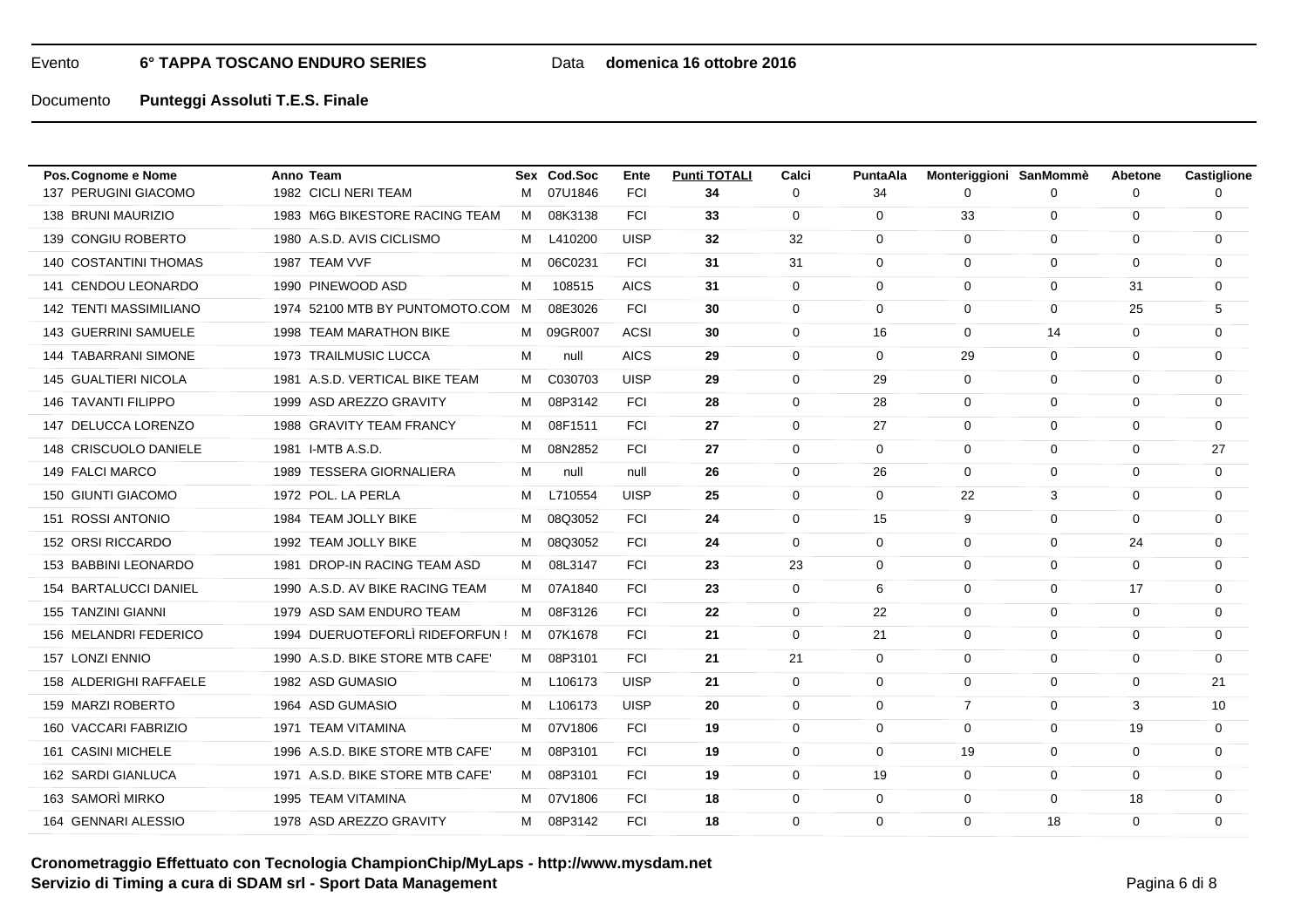## Data **domenica 16 ottobre 2016**

Documento**Punteggi Assoluti T.E.S. Finale**

| Pos. Cognome e Nome            | Anno Team                        |   | Sex Cod.Soc | Ente        | <b>Punti TOTALI</b> | Calci       | <b>PuntaAla</b> | Monteriggioni SanMommè |                   | <b>Abetone</b> | Castiglione    |
|--------------------------------|----------------------------------|---|-------------|-------------|---------------------|-------------|-----------------|------------------------|-------------------|----------------|----------------|
| 165 ESCHILI FLAVIO             | 1987 TESSERA GIORNALIERA         | м |             |             | 18                  | $\Omega$    | $\Omega$        | 0                      | 0                 | $\Omega$       | 18             |
| 166 GIANNETTONI RICCARDO       | 1971 TESSERA GIORNALIERA         | м | null        | null        | 18                  | $\mathbf 0$ | $\mathbf 0$     | 18                     | 0                 | $\mathbf 0$    | $\mathbf 0$    |
| <b>BORGIOLI LORENZO</b><br>167 | 1965 CICLISSIMO BIKE TEAM        | М | 08D3124     | <b>FCI</b>  | 16                  | 0           | $\Omega$        | 16                     | $\mathbf 0$       | $\Omega$       | 0              |
| 168 ZANIBONI SIMONE            | 1982 APPENNINOBIKE A.S.D.        | M | 07K1709     | <b>FCI</b>  | 16                  | 0           | $\Omega$        | $\Omega$               | $\mathbf 0$       | 16             | 0              |
| 169 GHEZZANI NICOLA            | 1985 A.S.D. BIKE STORE MTB CAFE' | м | 08P3101     | <b>FCI</b>  | 16                  | $\mathbf 0$ | $\mathbf 0$     | $\mathbf 0$            | $\mathbf 0$       | $\mathbf 0$    | 16             |
| 170 PAGLIALONGA FABIO          | 1989 VAIANO AUTOFAN FONDRIEST    | M | 08L2715     | <b>FCI</b>  | 16                  | 0           | $\mathbf 0$     | $\Omega$               | 16                | $\Omega$       | 0              |
| 171 MENICONI LUCA              | 1995 TEAM JOLLY BIKE             | М | 08Q3052     | <b>FCI</b>  | 15                  | $\mathbf 0$ | $\mathbf 0$     | $\mathbf 0$            | 15                | 0              | 0              |
| 172 VALERI WILLIAM VALERIO     | 1978 G.S. POCCIANTI ACD          | M | L022721     | <b>UISP</b> | 15                  | 11          | $\mathbf 0$     | 4                      | $\mathbf 0$       | $\Omega$       | 0              |
| 173 PESENTI AMEDEO             | 1987 TESSERA GIORNALIERA         | М | null        | null        | 14                  | 0           | $\mathbf 0$     | 14                     | 0                 | $\mathbf 0$    | 0              |
| 174 GIUNTA SIMONE              | 1974 CM2 A.S.D.                  | м | L121146     | <b>UISP</b> | 14                  | 0           | 14              | $\Omega$               | 0                 | $\Omega$       | 0              |
| 175 SODANO CRISTIAN            | 1994 LA BORRA ASD                | M | 744         | CSI         | 13                  | $\mathbf 0$ | $\mathbf 0$     | $\Omega$               | $\mathbf 0$       | $\Omega$       | 13             |
| 176 MONDINO MASSIMILIANO       | 1974 BIKE BEAT A.S.D.            | м | 08Q3151     | <b>FCI</b>  | 13                  | $\Omega$    | $\Omega$        | $\Omega$               | 13                | $\Omega$       | $\mathbf 0$    |
| 177 BALESTRIERI ANDREA         | 1982 TSI FREE BIKE A.S.D.        | м | 08D3132     | <b>FCI</b>  | 12                  | $\mathbf 0$ | $\mathbf 0$     | $\mathbf 0$            | 0                 | $\mathbf 0$    | 12             |
| 178 MUNNO ANTONIO              | 1974 SOC. ELBA OVEST             | м | 08M1828     | <b>FCI</b>  | 12                  | $\mathbf 0$ | $\Omega$        | $\Omega$               | $12 \overline{ }$ | $\Omega$       | $\mathbf 0$    |
| 179 PIERANGIOLI MASSIMO        | 1973 I-MTB A.S.D.                | M | 08N2852     | <b>FCI</b>  | $12 \,$             | 0           | 12              | $\Omega$               | 0                 | $\Omega$       | 0              |
| 180 PAOLETTI JURY PATRICK      | 1969 A.S.D. BIKE STORE MTB CAFE' | M | 08K3138     | <b>FCI</b>  | 12                  | 12          | $\mathbf 0$     | $\mathbf 0$            | $\mathbf 0$       | $\mathbf 0$    | 0              |
| 181 BALDINOTTI MASSIMILIANO    | 1972 MTB OPEN CLUB ASD           | M | L710298     | <b>UISP</b> | 11                  | $\mathbf 0$ | 11              | $\Omega$               | 0                 | $\Omega$       | 0              |
| 182 FIORINI FRANCESCO          | 1978 I-MTB A.S.D.                | M | 08N2852     | <b>FCI</b>  | 11                  | 0           | $\mathbf 0$     | $\Omega$               | 0                 | 11             | 0              |
| 183 HORTON ALAN                | 1977 TEAM SPEED POINT            | м | 08Y2958     | <b>FCI</b>  | 11                  | $\mathbf 0$ | $\mathbf 0$     | 0                      | $\overline{4}$    | $\mathbf 0$    | $\overline{7}$ |
| 184 DI PEPPO TOMMASO           | 1998   NANI SVIZZERI VALLERIANA  | M | L081334     | <b>UISP</b> | 11                  | 0           | $\mathbf 0$     | $\mathbf 0$            | 11                | $\mathbf 0$    | $\mathbf 0$    |
| 185 PETRENI LAPO               | 1991 ASD SAM ENDURO TEAM         | M | 08F3126     | <b>FCI</b>  | 11                  | 0           | $\overline{2}$  | $\Omega$               | 9                 | $\Omega$       | 0              |
| 186 NICCOLINI FEDERICO         | 1983 M6G BIKESTORE RACING TEAM   | M | 08K3138     | <b>FCI</b>  | 10                  | $\mathbf 0$ | $\mathbf 0$     | 10                     | $\mathbf 0$       | $\mathbf 0$    | 0              |
| 187 BELLUOMINI PAOLO           | 1968 M6G BIKESTORE RACING TEAM   | M | 08K3138     | <b>FCI</b>  | 10                  | $\mathbf 0$ | $\Omega$        | $\Omega$               | 0                 | 10             | 0              |
| 188 CANNELLA FRANCESCO         | 1990 TSI FREE BIKE A.S.D.        | м | 08D3132     | <b>FCI</b>  | 10                  | $\Omega$    | $\Omega$        | $\Omega$               | 10                | $\Omega$       | $\mathbf 0$    |
| 189 ROSSI VITO                 | 1967 BIKE BEAT ASD               | M | 08Q3151     | <b>FCI</b>  | 10                  | 10          | $\mathbf 0$     | 0                      | $\mathbf 0$       | 0              | 0              |
| 190 NESI RICCARDO              | 1989 VAIANO AUTOFAN FONDRIEST    | M | 08L2715     | <b>FCI</b>  | 9                   | 0           | 9               | 0                      | $\mathbf 0$       | 0              | 0              |
| 191 VICIANI PAOLO              | 1965 ASD GUMASIO                 | М | L106173     | <b>UISP</b> | 9                   | 0           | $\mathbf 0$     | $\mathbf 0$            | 0                 | $\mathbf 0$    | 9              |
| 192 LUCIOLI LIDO               | 1958 VAIANO AUTOFAN MEDICO 2000  | M | 08L2715     | <b>FCI</b>  | 8                   | $\Omega$    | $\Omega$        | $\Omega$               | $\Omega$          | $\Omega$       | 8              |

**Cronometraggio Effettuato con Tecnologia ChampionChip/MyLaps - http://www.mysdam.netServizio di Timing a cura di SDAM srl - Sport Data Management**